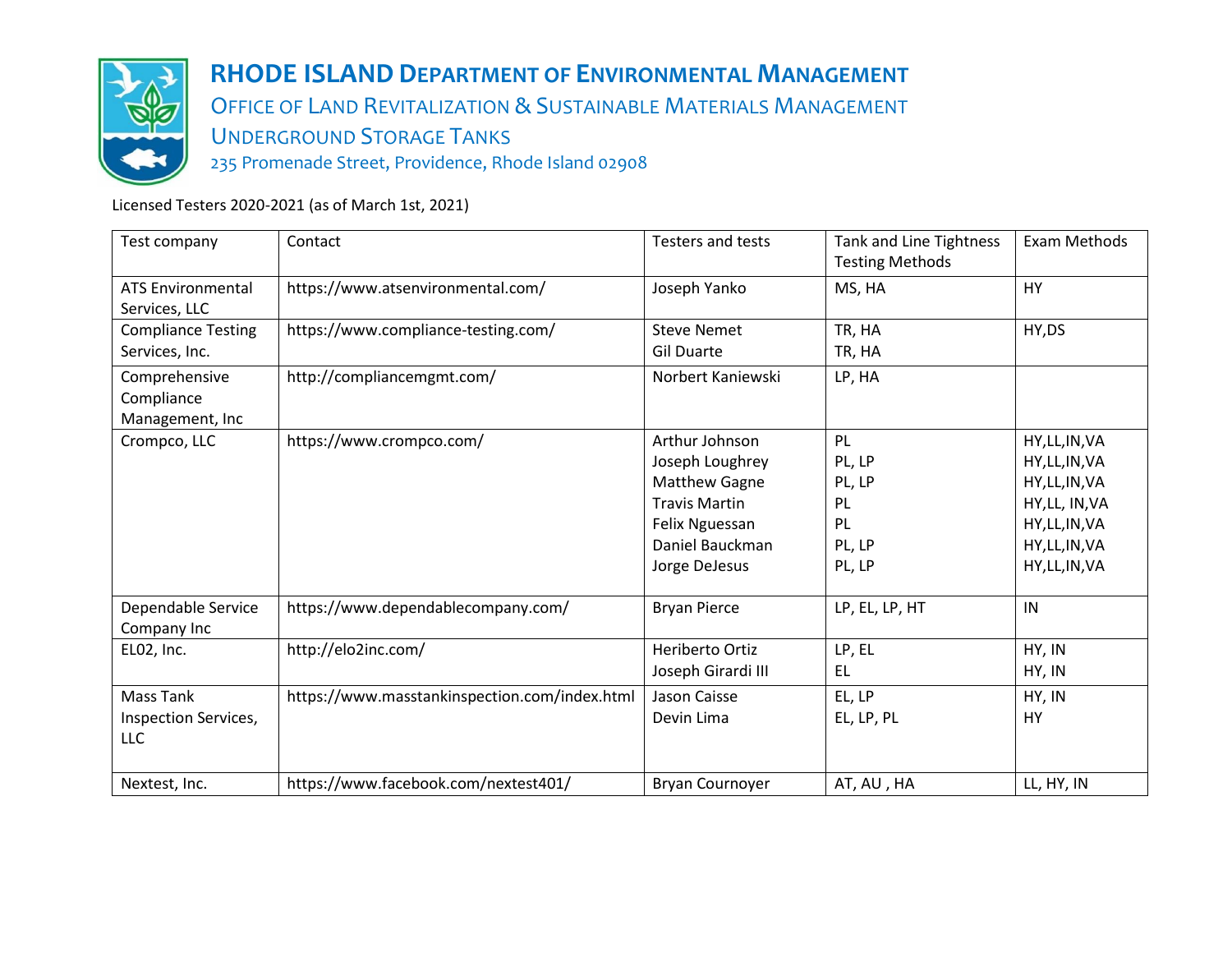| P.M. Environmental     | peterobeirne@yahoo.com             | Peter O'Beirne          | MS, HA    | LL, HY         |
|------------------------|------------------------------------|-------------------------|-----------|----------------|
|                        |                                    | <b>Stephen Sees</b>     | MS, HA    |                |
|                        |                                    |                         |           |                |
| <b>Service Station</b> | http://sse-inc.net/                | Dan Renaud              | LP, EL    | IN             |
| Equipment, Inc.        |                                    | <b>Eric McKinney</b>    |           | <b>DS</b>      |
|                        |                                    | Chris LaPierre          | LP,EL     |                |
|                        |                                    |                         |           |                |
| Tanknology             | https://www.tanknology.com/        | Daniel Moseley          | TV, TL    | LL, IN         |
| Corporation            |                                    | <b>Michael Lewis</b>    | TV, TL    | LL, IN         |
|                        |                                    | Jeffrey Claeys          | TV, TL    | IN             |
|                        |                                    | Peter Woicik            | TV, TL    | LL, IN         |
|                        |                                    | <b>Michael Penna</b>    | <b>TL</b> | LL, IN         |
|                        |                                    | Gerek-Noah Wetherell    | <b>TL</b> | LL, IN         |
|                        |                                    | John Tangherlini        | <b>TL</b> | LL, IN         |
|                        |                                    | Jeffrey Millien         | <b>TL</b> |                |
|                        |                                    |                         |           |                |
| S & W Services, INC    | https://www.swsvcs.com/            | Paul Martin             |           | <b>HY</b>      |
| Compliance             |                                    | David E. Berberian      |           | LL, HY         |
| Solutions, Inc.        |                                    |                         |           |                |
| Northeast Tank         | Mdfjdouce3@gmail.com, 203-878-8378 | <b>Michael Doucette</b> | LP, PL    | IN, HY         |
| Services               |                                    |                         |           |                |
| <b>WIIdCO PES</b>      | https://www.wildcopes.com/         | <b>Thomas Beck</b>      | LP, EL    | IN, HY, LL, VA |
|                        |                                    | <b>Bruce Heidelmark</b> | LP, EL    | IN, HY, LL, VA |
|                        |                                    | Michael Muszynski       | LP, EL    | IN, HY, LL, VA |